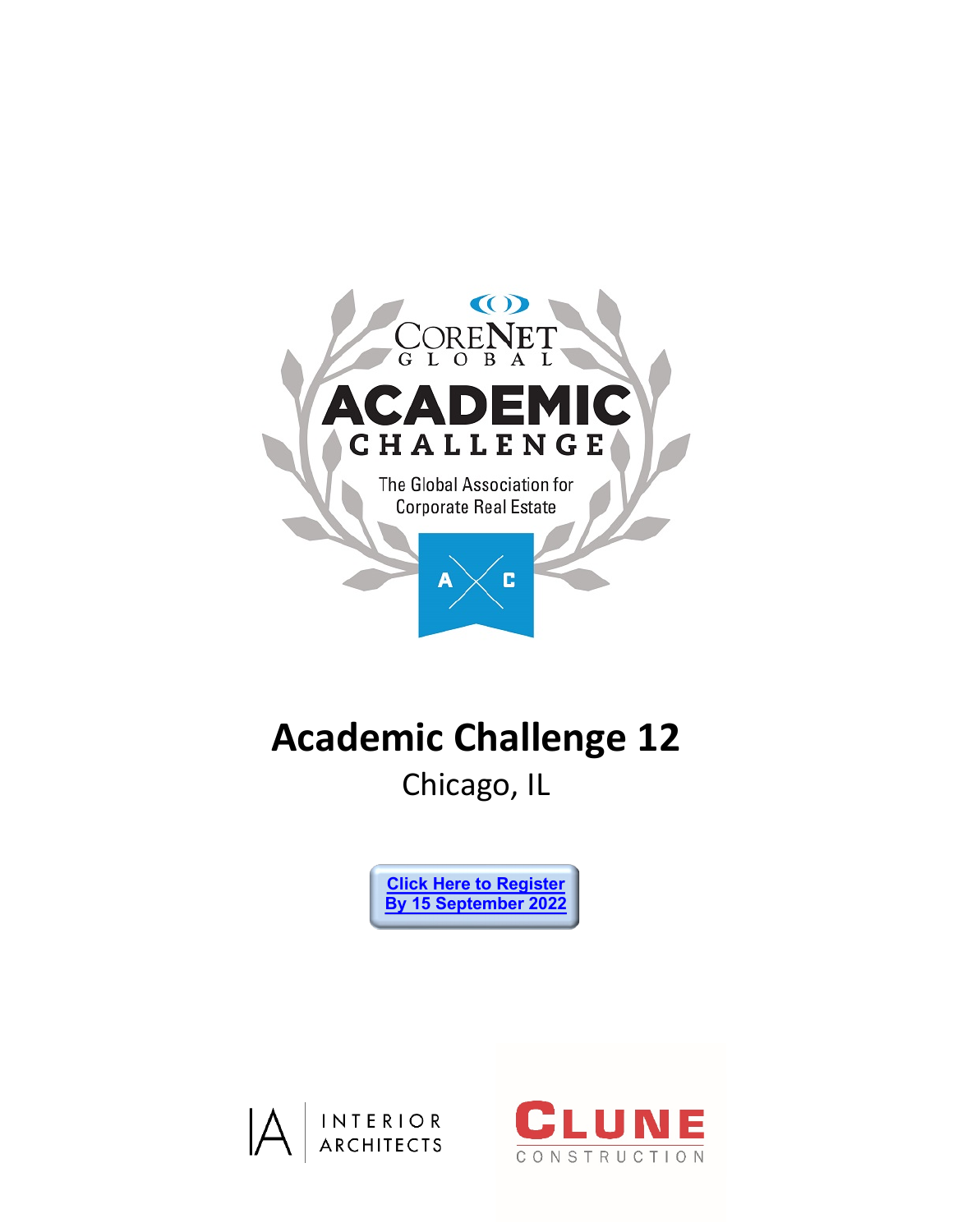#### **What is CORENET GLOBAL?**

CoreNet Global is a nonprofit association, headquartered in Atlanta, Georgia (US), representing more than 11,000 executives in 50 countries with strategic responsibility for the real estate assets of primarily large, multinational corporations. The end user membership base is diverse and spans industries including high-tech, financial services, manufacturing, pharmaceutical, telecommunications, healthcare, insurance and oil and gas. Google, Unilever, International Monetary Fund, Oracle, Coca-Cola, Amazon, AT&T, General Motors, Barclays, BASF, and Shell are among our many member companies. One-third of our membership resides outside North America (primarily Europe, China, India, Singapore, Australia, New Zealand, Brazil, and the Middle East) with most members managing portfolios with millions of square feet spanning multiple continents.

Virtually all corporate real estate ("CRE") departments partner with external service provider companies to deliver services needed to acquire, maintain, and dispose of real estate. These services include but are not limited to brokerage, site selection, architecture and interior design, lease administration, facilities management, and technology platforms. One of the long-term trends in the CRE profession is toward leaner, smaller internal CRE teams focused primarily on strategy and client relationship management, with growing dependence on external service provider companies for tactical delivery and execution. Those external service providers are also members of the association.

The organization's mission is to advance the practice of corporate real estate through professional development opportunities, publications, research, conferences, designations, and networking in 45 local chapters globally.

#### **Why conduct an ACADEMIC CHALLENGE?**

A strategic priority for CoreNet Global is to strengthen its relationship with academic institutions around the world and grow the pipeline of talent into the challenging, rewarding -- and often overlooked – career of corporate real estate.

The Academic Challenge is an important step in raising the awareness of the profession and the impact of corporate real estate on the global economy. The competition is designed to attract students from *all* academic disciplines to tackle key challenges facing the profession, and the challenges facing the enterprises our members serve.

#### **What is the role of a CORPORATE REAL ESTATE PROFESSIONAL?**

Corporate real estate professionals have strategic responsibility for their corporations' total real estate footprint of owned and leased space. They are charged with anticipating and responding to a corporation's property needs as a result of business growth, expansion, or contraction.

Corporate real estate professionals are generally not commercial brokers, developers, or facility managers though they retain or manage these professionals as well as architects, site selection consultants, economic developers, interior designers, and the like to help support their strategy.

Historically, corporate real estate professionals focused on managing the physical property for the business. They were charged with acquiring, maintaining, and disposing of real estate throughout the "lifecycle" or useful life of any property. Certainly, those functions still remain at the core of corporate real estate. However, the business landscape has changed, and the role of corporate real estate continues to evolve. Now more than ever, corporate real estate professionals are charged with partnering with the business and adding strategic value.

Academic Challenge and Hispanistic Global.org<br>Academic Corentains and academic continues and academic in talent recruitment and retention, location strategies and interaction with other internal support functions such as human resources or information technology. More corporations are now viewing real estate as a strategic asset and corporate real estate as a strategic function. As a result of that shift, a new skill set is required for today's corporate real estate executives. They are at the forefront of corporate social responsibility and sustainability initiatives and are leaders in the innovative workplace design movement aimed at improving worker productivity, wellness, and the workplace experience. They also play a vital role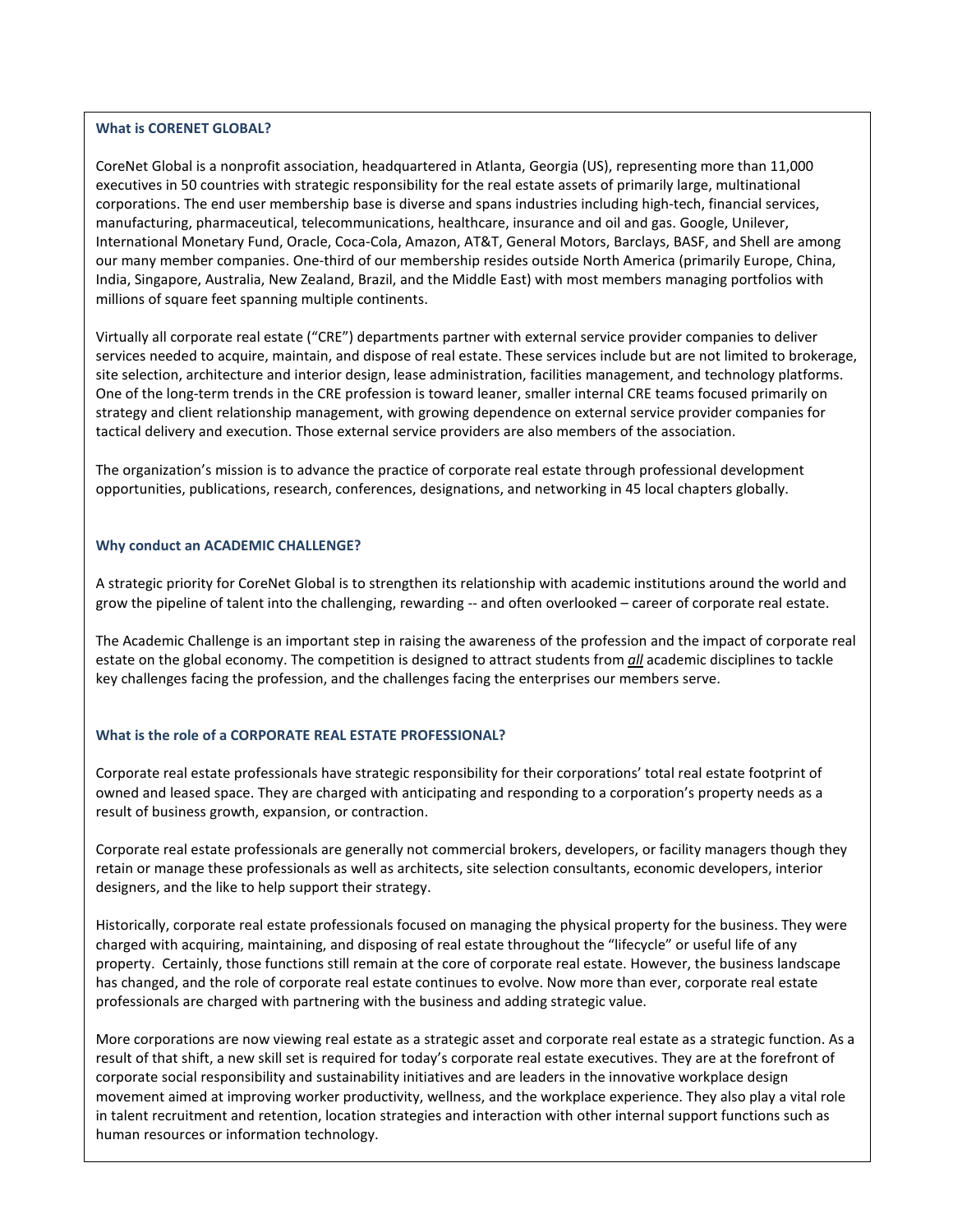#### **BACKGROUND ON THE METAVERSE**

The metaverse is a seamless convergence of our physical and digital lives, creating a unified, virtual community where we can work, play, relax, transact, and socialize. The metaverse is still early in its evolution, and there is no singular, all-encompassing definition to which people can turn. Themes of what the metaverse is and could be, however, are emerging. A key point is that there is no one virtual world but many worlds, which are taking shape to enable people to deepen and extend social interactions digitally. This is done by adding an immersive, three-dimensional layer to the web, creating more authentic and natural experiences. The metaverse even has the promise of facilitating accessibility from the comfort of the home, breaking down boundaries and democratizing access to key goods, services, and experiences.

The concept of a metaverse is not a new one. In many ways this is a linear progression. Online, multi-player, role-playing worlds like The Sims or Second Life have been around for nearly 20 years, with players spending an average of 20 hours per week in these worlds. Modern equivalents like Minecraft, World of Warcraft and Fortnite have hundreds of millions of users, and huge supporting economies.

We are now at an inflection point, where it seems that not a day goes by without a company or celebrity announcing that they are building a presence in a virtual universe. While the buzz can partially be attributed to attention-grabbing headlines, there is a convergence of emerging trends. A number of new technologies have come together to enable this vision of the metaverse. Augmented reality ("AR") and virtual reality

("VR") headsets have become cheaper and more powerful, improving the user experience. Blockchain has enabled digital currencies and non-fungible tokens ("NFTs"). The new methods to transact and own digital goods are allowing creators to monetize their activities through tokens. In addition to monetization, and as a means to exchange value, token-holders can also participate in the platform's governance (e.g. vote on decisions). This democratic ownership economy coupled with the possibility of interoperability, could unlock immense economic opportunities, whereby digital goods and services are no longer captive to a singular gaming platform or brand.

It is not just business-to-consumer environments that will benefit. The metaverse will provide a massive opportunity for business-to-business enterprises. Take a manufacturer that is buying new parts for its equipment. Presently, the process involves receiving a physical brochure or an emailed PDF with static 2D pictures. In the metaverse, users could test the products



**The average price of a parcel of virtual land doubled in a sixmonth window in 2021. It jumped from \$6,000 in June to \$12,000 by December across the four main Web 3.0 metaverses.**

in a virtual environment at lower cost. Imagine being able to build a complex digital twin of a factory or industrial space at massive scale, and test how robotics systems will interact with the physical environment.

The pandemic facilitated a huge shift in the way we work. Now, technology is more than just a tool to help us work, it can also create a platform where we work. During the pandemic, employees became comfortable with platforms like Zoom, Microsoft Meeting, and others. But those do not fully demonstrate the possibilities of the Metaverse nor how these technological advancements can help support and enable both the workforce and the workplace.

Hoping to further digitalize and connect the workforce, Microsoft has launched its own mixed-reality app, Mesh. Mesh leverages the productivity tools of Microsoft Teams with AI-enabled 3D avatars that allow users to join meetings, visualize and annotate content, and use 3D objects to explain and point out features. Having these capabilities helps to bridge that disconnect workers felt as the workforce adjusted to hybrid or remote work during the pandemic.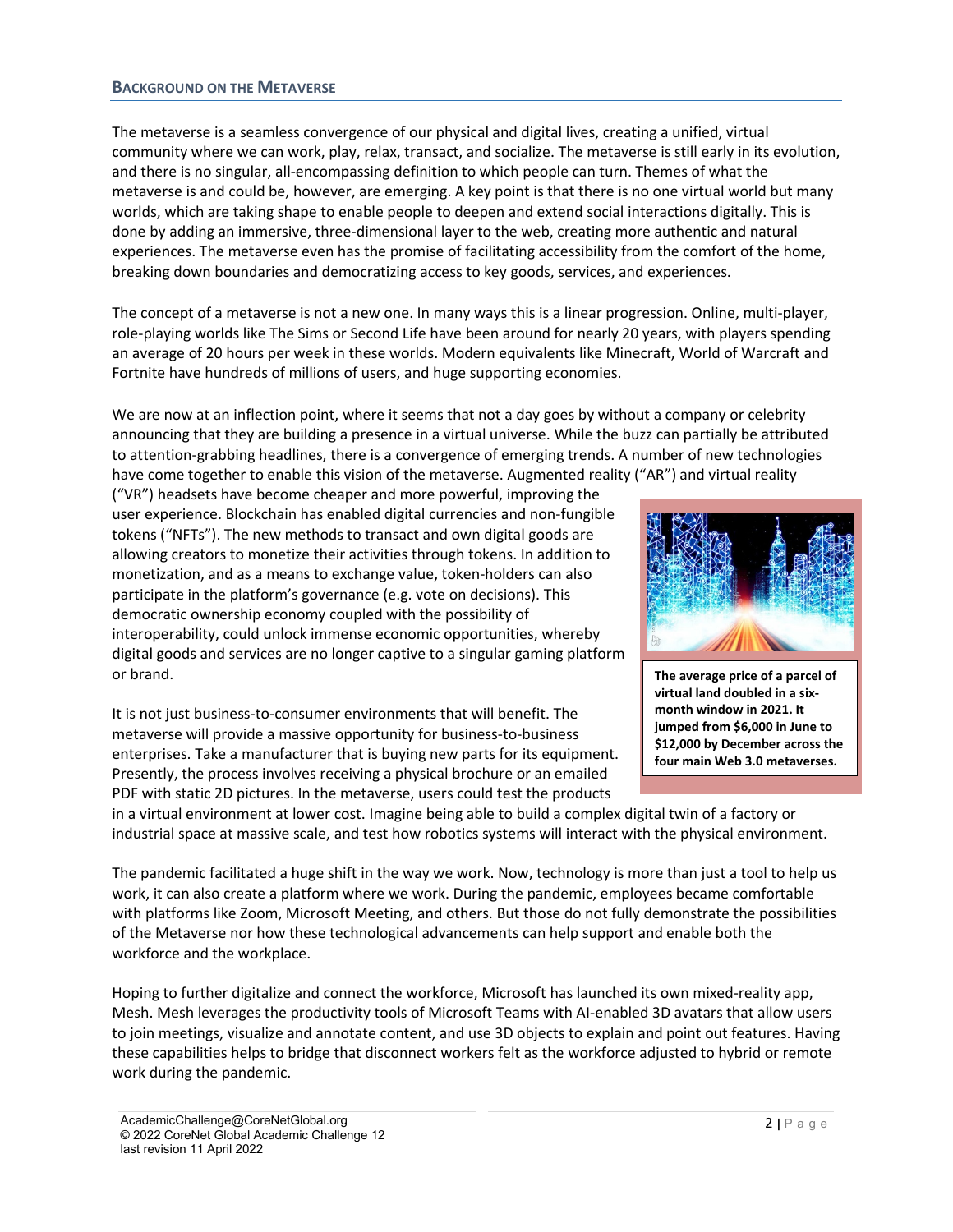#### **COMPETITION BRIEF**

CoreNet Global is pleased to present its 12th Academic Challenge sponsored by IA: Interior Architects and Clune Construction. The goal of this global competition is to raise awareness of corporate real estate as a viable career opportunity amongst college students of all academic disciplines, to connect local chapters and members of the association with future talent, and encourage more universities to include corporate real estate in their curricula.

#### **A Student Competition**

Student teams from universities and academic institutions around the world are invited to compete in an academic challenge wherein students are asked to play the role of an internal corporate real estate team in order to address a real-world issue facing companies around the globe: *develop strategies for the corporate real estate portfolio that prepare the company for a fluid workforce where virtual and augmented reality are practically applied to deal with the expected blend of remote and office workers.*

A hybrid work policy is believed to be the new normal by 87% of large companies surveyed in CBRE's Research Occupier Sentiment Survey (Spring, 2021). The pandemic has turbocharged technology adoption and usage to support this new way of working. Companies around the globe have had to invest in the right technology, a lot of which has already existed on the market. Very soon, mixed / extended (XR), AR and VR will be applied more extensively and successfully. Most recently we've seen the digital industry going into full gear with Facebook rebranding to 'Meta' to reflect its expansion into the metaverse (i.e., the world's biggest virtual environment accessed in real time using avatars).

How can corporate real estate professionals take a leadership role in helping their companies develop an agile strategy that permits the board and management to make best use of these emerging technologies and explore ways to enhance client and employee experiences, regardless of location?

Your recommendations should address short-, medium-, and long-term impacts and benefits and incorporate best practices learned from the post-pandemic return to the workplace. Additionally, emphasis should be placed on identifying cost-neutral strategies; for strategies with significant cost, the team must explain how they will promote the strategies for CEO and Board buy-in and approval.

Three teams, with a minimum of two (2) and a maximum of four (4) students each, will be selected to compete as part of the CoreNet Global North American Summit, a professional conference of corporate real estate professionals, to be held in Chicago, IL, 1-3 November 2022. Interested students are required to complete a competition registration and respond to several questions, as discussed herein. Based on the quality of their responses to the questions posed, three teams will be invited to participate (live) in the Final Round.

**The winning team will be awarded US\$5,000.**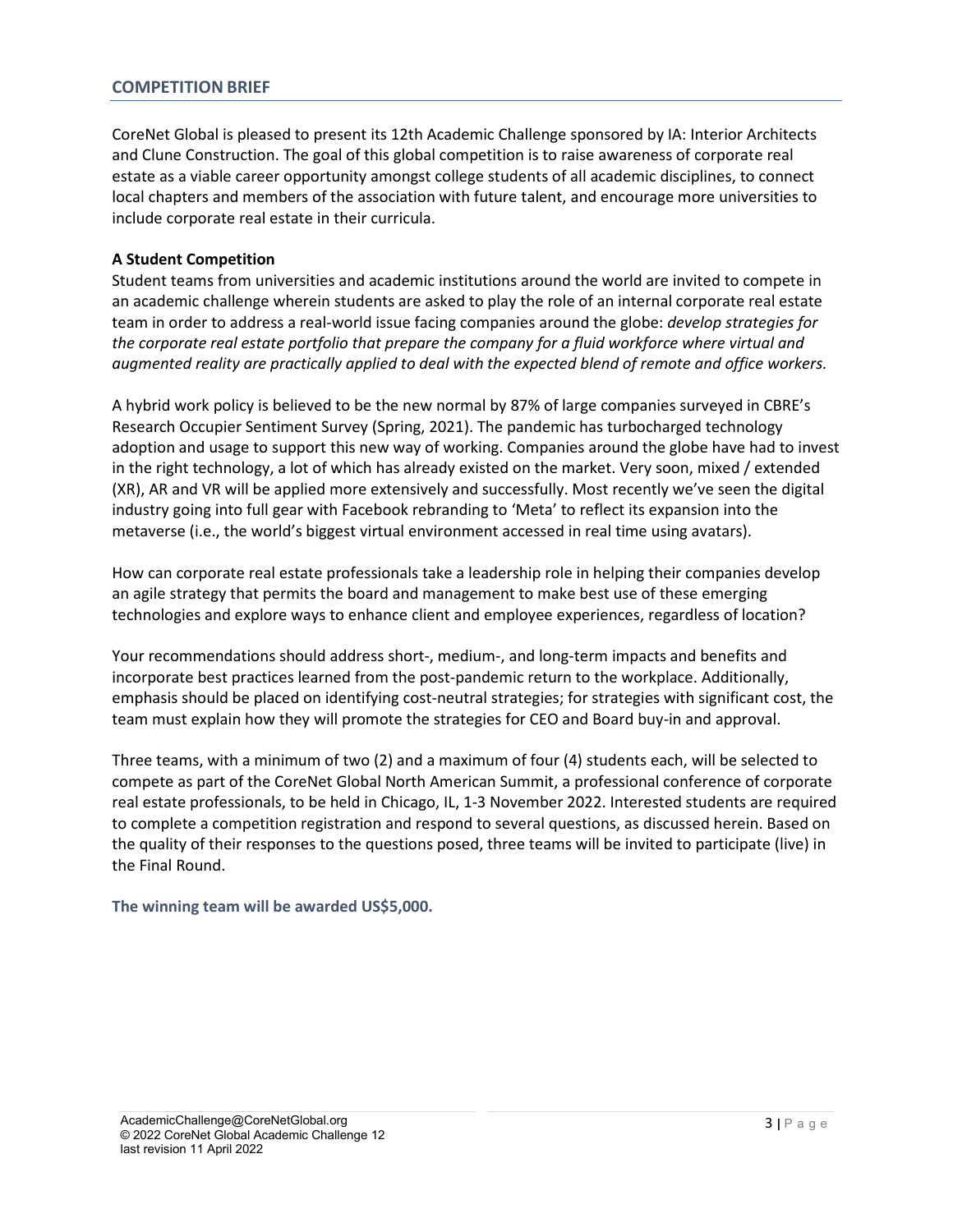#### **THE CHALLENGE**

Your CEO's career has seen her navigate through the Great Recession of 2008, a corporate reorganization, and, most recently, the Pandemic. Each of these had dramatic impacts on the company's real estate strategy, but it was a recent interaction with her daughter that sent her reeling. When Dylan asked for money to buy a virtual house on the popular global gaming platform, Roblox, it sent her down a research rabbit hole (after all, Roblox garnered more than US\$39 billion in market cap in its March 2021 IPO – there must be something big going on).

#### *"What I learned was that everything now done in the physical world will need to be duplicated in the metaverse. Kids have been ahead of adults for a while on this."*

She learned that the metaverse promises to transform not just the collaborative process, but the very nature of interactions between people, places, and things. Integrated properly, the metaverse can enhance numerous aspects of hybrid workflow. Specifically,

- Employee onboarding and training could be performed remotely in virtual environments designed to promote engagement and present the challenges of the job as they would be experienced in the real world.
- Cross-functional product development teams, while physically distributed around the globe, could step into a virtual drafting room and collaborate on elements of design, ensuring that the product meets all its requirements.
- Sales teams could pitch products through shared virtual experiences instead of pamphlets and slide decks.

Armed with this research, the CEO assembled her senior team and asked each to prepare strategies for the evaluation of the metaverse and its implications on corporate strategy over the next 5 to 10 years.

Key questions to consider include (some, or all, are applicable to the corporate real estate portfolio):

- How would our business model and/or overall organization be impacted if there were more time spent interacting, transacting, and socializing in virtual worlds? Would there be any impact at all?
- When the company enters the metaverse, what value can we create for the community? Would we be a participant or a service provider?
- What are the authentic experiences and services of the company that make sense in a virtual ecosystem?
- Is there an opportunity to create new marketing channels through experiences, digital goods, sponsorships, and a branded real estate presence?
- Do we have the in-house talent to help us navigate the metaverse?
- Business in the real world remains the priority. Given standard limits on time and budget, what is the magnitude of value accrued from being perceived as a first mover in an emerging sector?
- How important is it to our business to target a younger generation audience and tech-forward sub-communities?
- Do our competitors have a presence in the metaverse?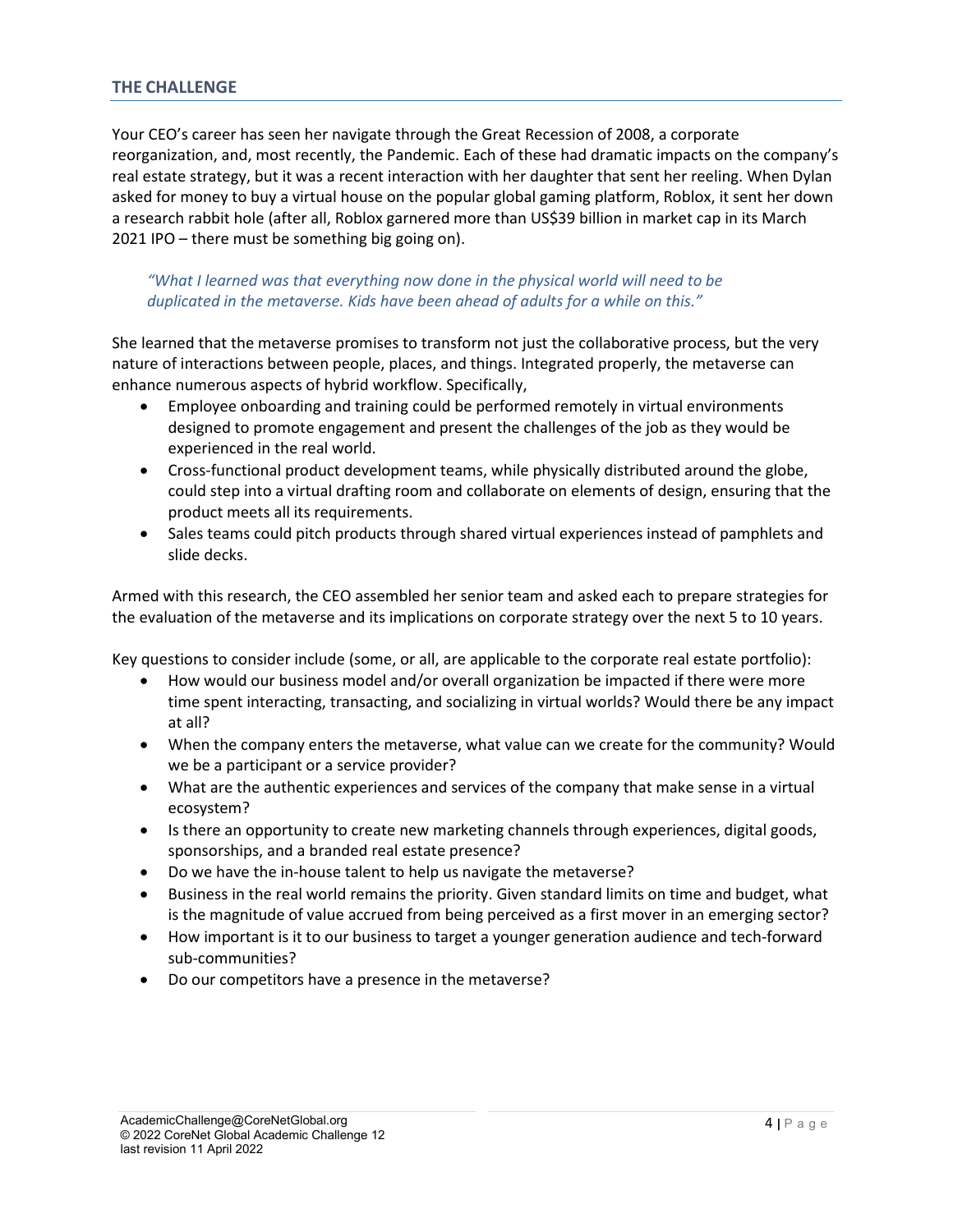Your team learned a lot from the pandemic and your CEO has encouraged you to take those lessons forward for employee wellbeing, fulfillment, happiness, and performance. She believes that providing choice and flexibility is good for people and motivates their engagement. Also, being empathetic to employee needs has a positive effect on people's mental health and productivity. And focusing on the bigger picture of the work experience—within and outside of the office—is important to the future of work.

You may wish to consider:

- What recommendations should be made regarding building design, energy consumption, transport and travel policies (many corporate real estate executives manage the carbon footprint of their company's transportation), employee health, wellbeing and safety, location decisions, recruitment and onboarding, and the overall work environment and experience?
- How might real estate teams elevate hybrid collaboration and create a more equitable and consistent experience for distributed teams?
- How can corporate real estate leverage the gaming industry to enhance engagement, collaboration, and connection?

You have a seat at the table with the CEO discussing the future strategy of the overall organization. The metaverse will impact your organization and influence real estate, HR, and IT, but this is **your** opportunity to drive the conversation.

Your response should offer practical tactics that corporate real estate professionals can employ to help their companies plot a course forward in the aftermath of the pandemic and toward a more techforward tomorrow. Your strategy should include employee well-being and incorporate the company's commitment to diversity, equity, and inclusion. Your presentation should address the impact your strategy will have on the corporate real estate footprint in the short-term and long-term.

Teams selected for the Final Round will be assigned a corporate profile including revenue, demographic, real estate portfolio, and strategic information to help get you started *(see the list on page 7 for a sampling of corporations that employ CoreNet Global members who generally attend the global summit).*

Teams should assume that their work should focus on the built environment (e.g., the real estate footprint, opportunities to reduce it, impact of remote working, smart buildings, healthy and well buildings, net-zero buildings, low-carbon or no-carbon energy sourcing, reduced water use, and so on). However, if teams identify other, ancillary/supporting benefits for CRE organizations of leveraging the metaverse (e.g., competition for talent (esp. recruiting/retaining young talent)) these can also be referenced briefly.

Additional assumptions may be necessary; teams should identify any additional assumptions they make to the judges early in their presentation so that the judges are able to interpret your presentations correctly.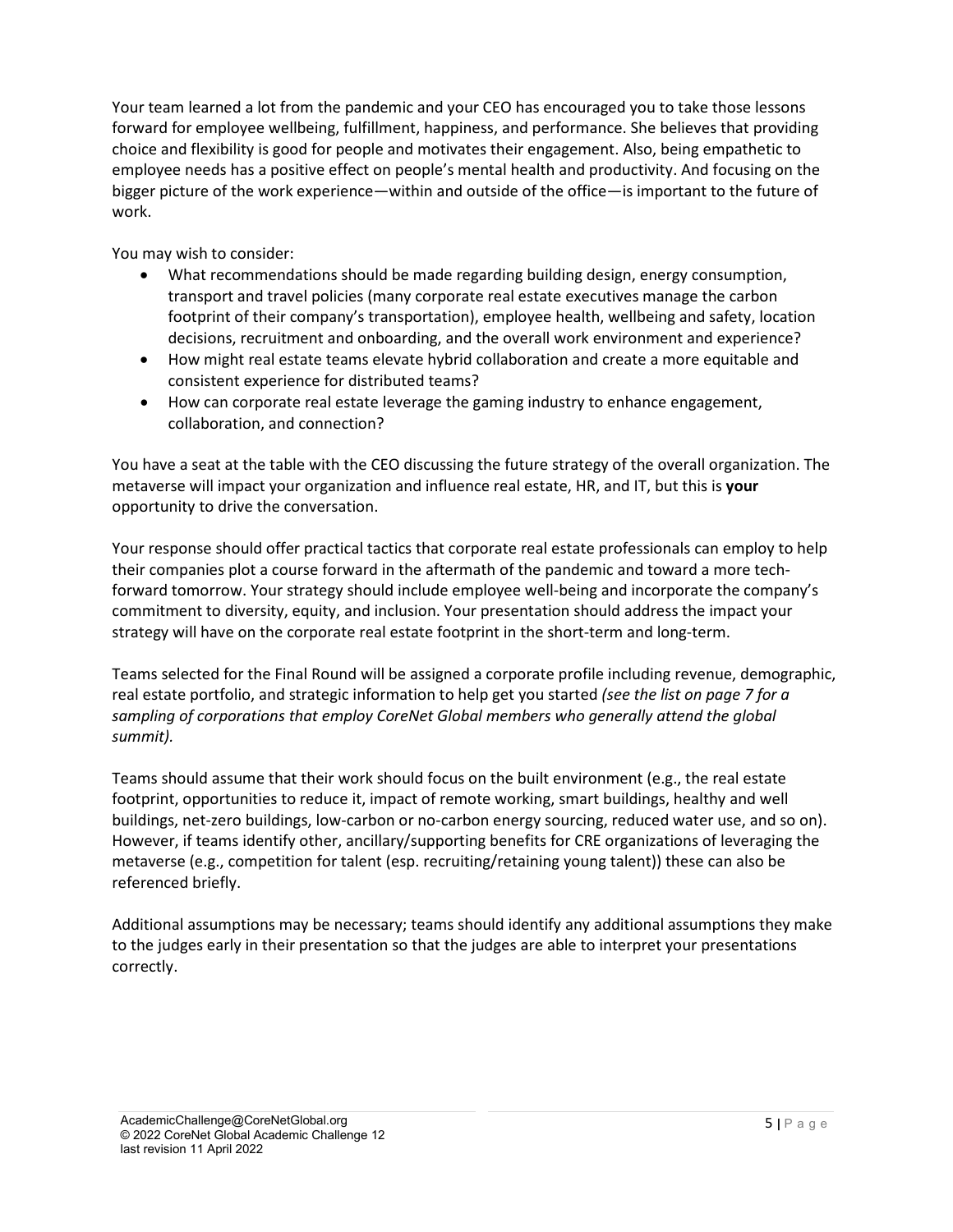#### **The Context**

As discussed previously, corporate real estate is the real property used by a company for its own operational purposes (consider The Coca-Cola Company (NYSE: KO) and the variety of offices, production, distribution, sales, and other facilities required to support their 450 brands in more than 200 countries globally). Corporate real estate provides corporations with a productive environment to house employees, manufacture and distribute products, and provide services to the market. Corporate real estate touches all classes of property, land, and buildings such as office facilities, data centers, manufacturing facilities, logistics centers, corporate headquarters, distribution facilities, retail stores, and hotels.

Historically, corporate real estate professionals focused on managing the physical property for the business. They were charged with acquiring, maintaining, and disposing of real estate throughout the "lifecycle," or useful life, of any property. Certainly, those functions remain at the core of corporate real estate. However, the business

#### **CoreNet Global's Corporate Partners** ABB **AIG** Ameriprise<sup>2</sup> AllianceData  $\sum_{\text{Elastic}} \text{bmc}_{\text{u}|\text{u}|\text{u}}$ **American**<br>Red Cross The Boeing Company **CISCO** n) **Cambia Health Soluti**  $\mathbf{C}$ anital $\cap$ no **BANK OF AMERICA XX Citizens Bank:** VISA OBOK FINANCIAL EV DUKE<br>ENERGY. The Coalcola Company Cognizant @Fidelity Lenovo ebayinc **Diageo FedEx Freight Systems** Google HSBC CO **※RBS** Genentech <del>ww</del><br>lewlett Packard **Tirmenich Humana** Informatica  $\bullet$ HermanMiller **Marriott Corteva Agriscience** International Monetary Fund JACKSON NEStle Kohler Microsoft **LUMENTUM** Koch Industries matcharoup **III** Manulife Real Estate. **Guardian Life Insurance** Linked in ORACLE<sup>®</sup> **B** MERCK Kellogg's Nike  $\sum$  Pfizer **W** NORTHERN **C3 Kimberly-Clark Service Now OPEN SOCIETY FOUNDATIONS P&G** RioTinto **Norton Lifelock Steelcase Usbank** Standard SYNOPSYS' **Takeda Pharmaceuticals** 37E **TU Delft TD** Ameritrade The MITRE Corporation UNITEDHEALTH GROUP **TRAVELERS** Whirlpool Sa United Vanguard utics verizon **USAA JUNIPE**  $41.78$ **Unity Technologies**

landscape is changing, and the role of corporate real estate continues to evolve. Now more than ever, corporate real estate professionals are charged with partnering with the business and adding strategic value.

More corporations are now viewing real estate as a strategic asset and corporate real estate as a strategic function. As a result of that shift, a new skill set is required for today's corporate real estate executives. They are at the forefront of corporate social responsibility and sustainability initiatives and are leaders in the innovative workplace design movement aimed at improving worker productivity and wellbeing. They also play a vital role in creating work experiences that aid in talent recruitment and retention.

| <b>Five-Year Compensation Comparison</b>         |         |         |         |                          |         |
|--------------------------------------------------|---------|---------|---------|--------------------------|---------|
|                                                  |         |         |         | 2016 2017 2018 2019 2020 |         |
| <b>Change in Base</b><br><b>Salary</b>           |         |         |         |                          |         |
| <b>Average Total Annual Cash</b><br>Compensation | 280,000 | 276,000 | 286,000 | 256,000                  | 462,900 |
| <b>Change in Annual</b><br><b>Incentives</b>     |         |         |         |                          |         |
| <b>Average Annual Incentive</b><br>Increase      | 19%     | 12%     | 16%     | 22%                      | 17%     |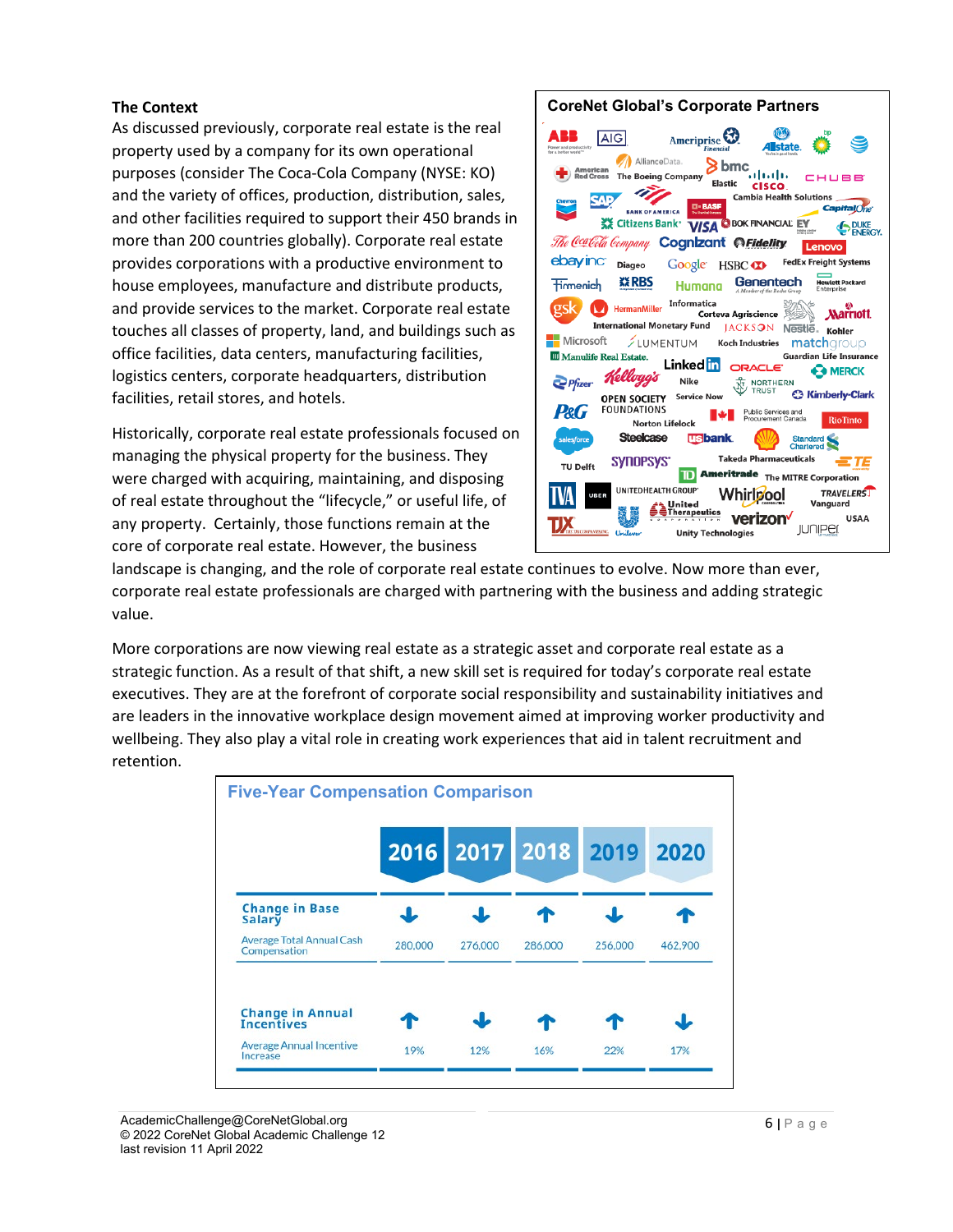#### **The Invitation**

The CoreNet Global Exhibit Hall at our Global Summit in Chicago, IL will be your living laboratory. Teams will be tasked to conduct individual interviews and focus groups with a variety of conference attendees – corporate real estate professionals – whose jobs already require them to anticipate workplace evolution. Now more than ever, these executives work within their organizations to facilitate and enhance business continuity, workplace resiliency, and employee recruitment and retention.

Through interactions at the conference, including attending educational breakout sessions, your team can also test the feasibility of possible alternative approaches or concepts that best meet the stated objectives.

Each team will develop a report complete with data, key findings, and strategic recommendations to deliver in a live presentation onsite at the CoreNet Global Summit. Each team will have a dedicated space at the conference where they will engage conference attendees and work on their solution -- all in the form of a "hackathon."

Your team will participate in a unique learning opportunity and help create an intellectually stimulating, fun, and engaging conference experience that will help shape the future decision making of an influential profession.

Companies with corporate real estate professionals engaged in CoreNet Global include:

### **Financial Services**

- American Express
- ANZ
- Bank of America
- BMO Financial Group
- Capital One

#### **Insurance**

- Allstate
- **Farmers**
- Hanover
- Humana

#### **Manufacturing**

- AstraZeneca
- Chevron
- Clorox
- BASF
- BP
- Coca-Cola
- Refreshments
- Diageo
- Citizens Bank
- Deutsche Bank
- Fidelity Investments
- HSBC
- MasterCard
- Insurance Australia
- Liberty Mutual
- **Manulife**
- **Progressive**
- Eli Lilly & Co.
- **ExxonMobil**
- Ford
- General Electric
- General Motors
- John Deere
- Kimberly-Clark
- Merck & Company
- Royal Bank of Scotland
- Visa
	- Wells Fargo
- Travelers
- UnitedHealth Group
- Zurich Insurance, Ltd.
- Nestle
- Nike
- Northrop Grumman
- PepsiCo
- Procter & Gamble Co.
- Rockwell Collins
- Shell Oil
- Unilever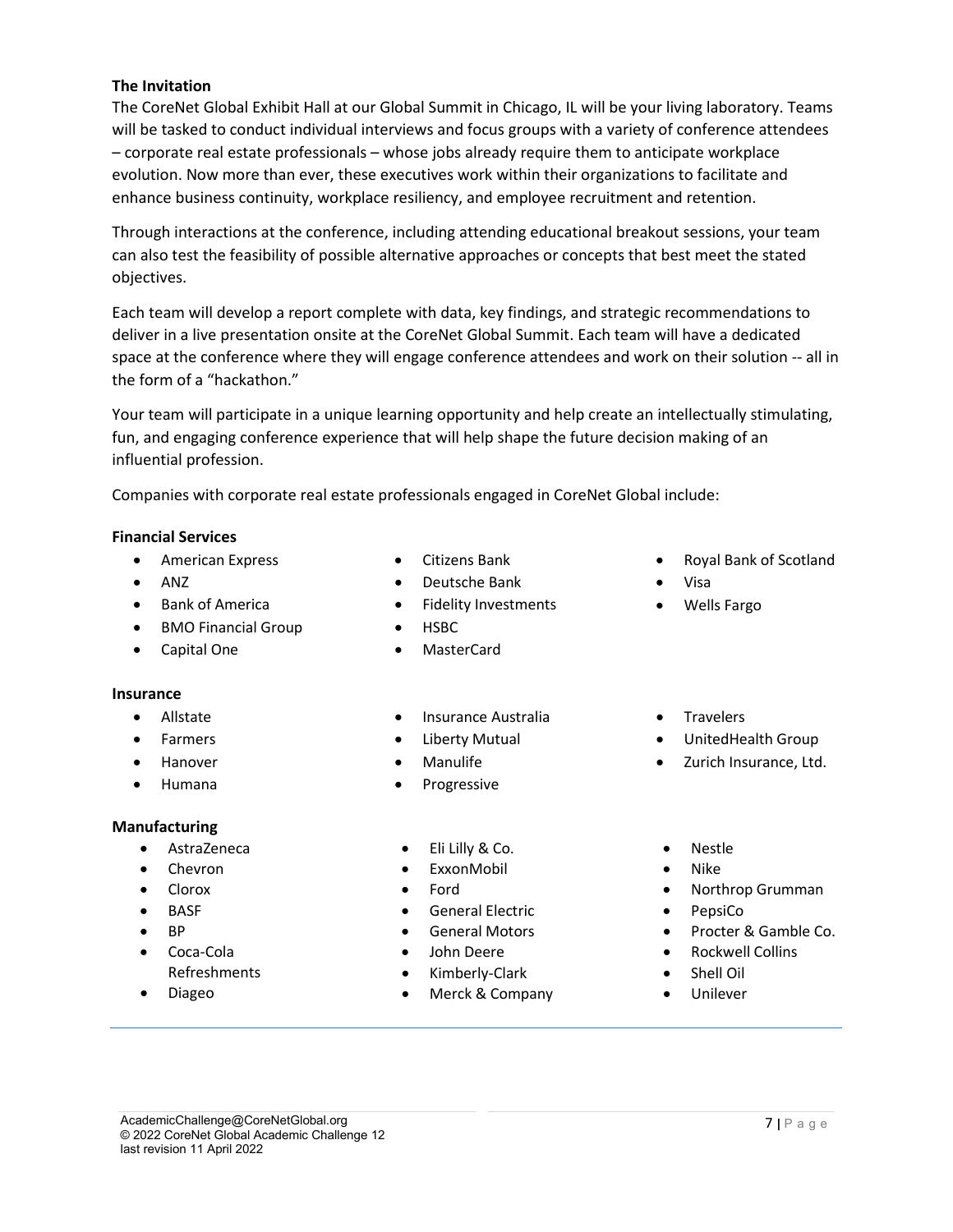#### **SUBMISSION REQUIREMENTS & CRITERIA**

To aid in the team selection process, each team must respond to the questions below and provide all requested contact information. Please limit your responses to no more than 350 words each.

- 1. Based on the challenge described above, how will your team prepare to compete? What are your plans to research the issues raised in this competition?
- 2. Submit 5-10 questions that you would like answered by the corporate real estate professionals with whom you will interact to help you develop your strategy.
- 3. What unique strengths does your team possess that will enable you to deliver a sound strategy to the CEO? What makes you a winning team and why should you be selected to compete?
- 4. In your team's opinion, what is the single greatest challenge facing multinational corporations today? What is the single greatest opportunity facing multinational corporations today?

In the first round of the North American competition, responses to the above questions will be judged based on the quality of thought invested, the appropriateness of each response, and originality and creativity. Each team is competing against every other team; there is no one "right" response. Rather, the judges will be comparing each response against all the others to identify the finalists.

#### **TIMELINE** *(subject to change)*

- Registration opens and competition materials released April 2022
- Application deadline 15 September 2022
- Challenge competitors announced 28 September 2022
- **North American Global Summit, Chicago, IL, 1-3 November 2022**
- Presentations due: 3 November, time: TBD *Any additional materials to be shown to the judges (including, but not limited to: handouts, posters, etc.) MUST BE INCLUDED with the presentation when submitted; any new material presented without first being submitted may subject the team to penalty and will be excluded.*
- **Final Round Presentations – 3 November 2022, time: TBD**
- Winner will be announced during the North American Global Summit Awards Presentation & Recognition Dinner - 3 November 2022 by 20:00.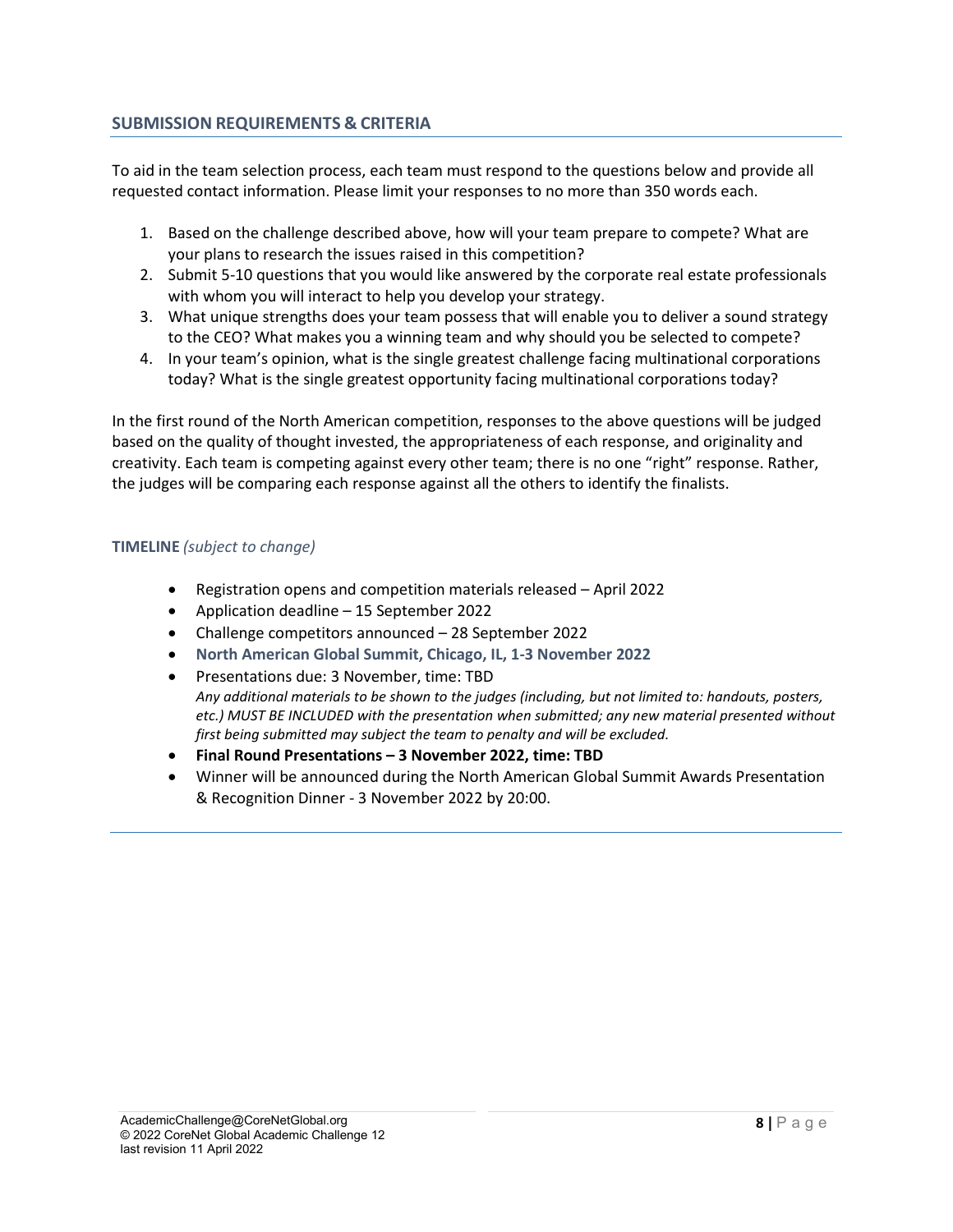

## **Competition Criteria & Rules**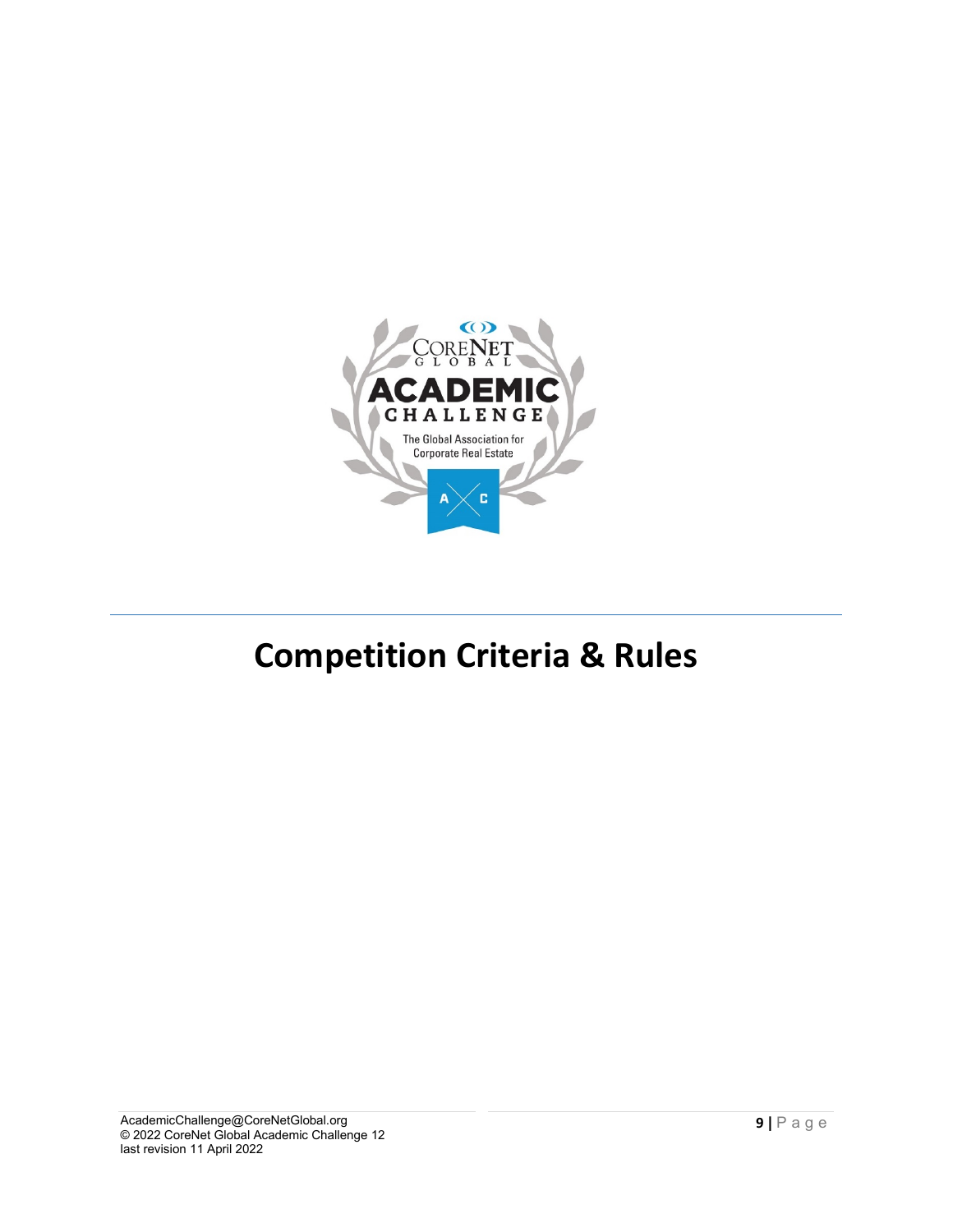#### **CRITERIA AND JUDGES' SCORING SYSTEM**

Competitors will be tasked with presenting an enterprise solution to the executive committee of an organization. Students will need to use their own laptop computers with presentation, word-processing, and spreadsheet software in order to create this solution, though the final presentation need not be computer-based.

#### **PARTICIPATION**

The competition is open to students of all disciplines pursuing a Bachelors or Masters degree at a recognized degree-awarding institution, such as a University, Grande École, College, or Fachhochschule, hereafter referred to as "University," on a full-time or part-time basis. **Each student must be currently enrolled in classes at their host university throughout the competition, and not have more than 7 years prior professional experience.**

Employees of CoreNet Global and their family members are not allowed to enter the competition.

A competition registration website will be available no later than April 15, 2022; the final registration date for the competition is identified elsewhere. Once registration is completed, a registration confirmation email will be sent to the Team's Primary Contact. Incomplete registrations may be discarded. There is no fee to register, and teams may only register once.

#### **TEAM SIZE & ELIGIBLE PARTICIPANTS**

The competition is open to teams of two (2) to four (4) students; team members may be from different academic programs within one institution, and/or teams may be comprised of students from more than one institution.

Ideally, each team should be comprised of a diverse range of students from different disciplines, such as (and not limited to) architecture, business, construction, engineering, facilities management, finance, interior design, and international business. Interdisciplinary teams may have an advantage when it comes to addressing this challenge.

Each team must have a faculty advisor from their home institution, and their contact information must be included on the team's registration form. In addition, each team must appoint a Team Leader. The Team Leader will be the main contact point for CoreNet Global, and emails sent to the email address provided by the Team Leader will be considered delivered.

The three (3) highest-ranking submissions will advance to the Final Round; please note that teams will NOT be required to present during Round One.

Finalists will be notified on or before 3 October 2022. Teams selected as Finalists must inform the Challenge by email to AcademicChallenge@CoreNetGlobal.org no later than 5 October 2022 if they do not wish to participate in the Final Round. This will allow the Challenge to notify the next highest-ranking team.

The order of presentations will be determined by the Challenge. Finalists will present in front of a panel of judges, as well as an audience of CoreNet Global members, sponsors, and guests.

Presentations may take up to, and no more than 15-minutes. A warning sign will be provided to presenters when they have 2 minutes remaining. Teams will not be allowed to exceed their 15-minute presentation time and will be stopped after 15-minutes has elapsed whether or not they have completed their presentation. Following each presentation, the judges will be allowed 5 minutes to ask the team direct questions. Questions are not permitted from the audience.

Following the conclusion of the Final Round, the judges will deliberate privately and select a winner.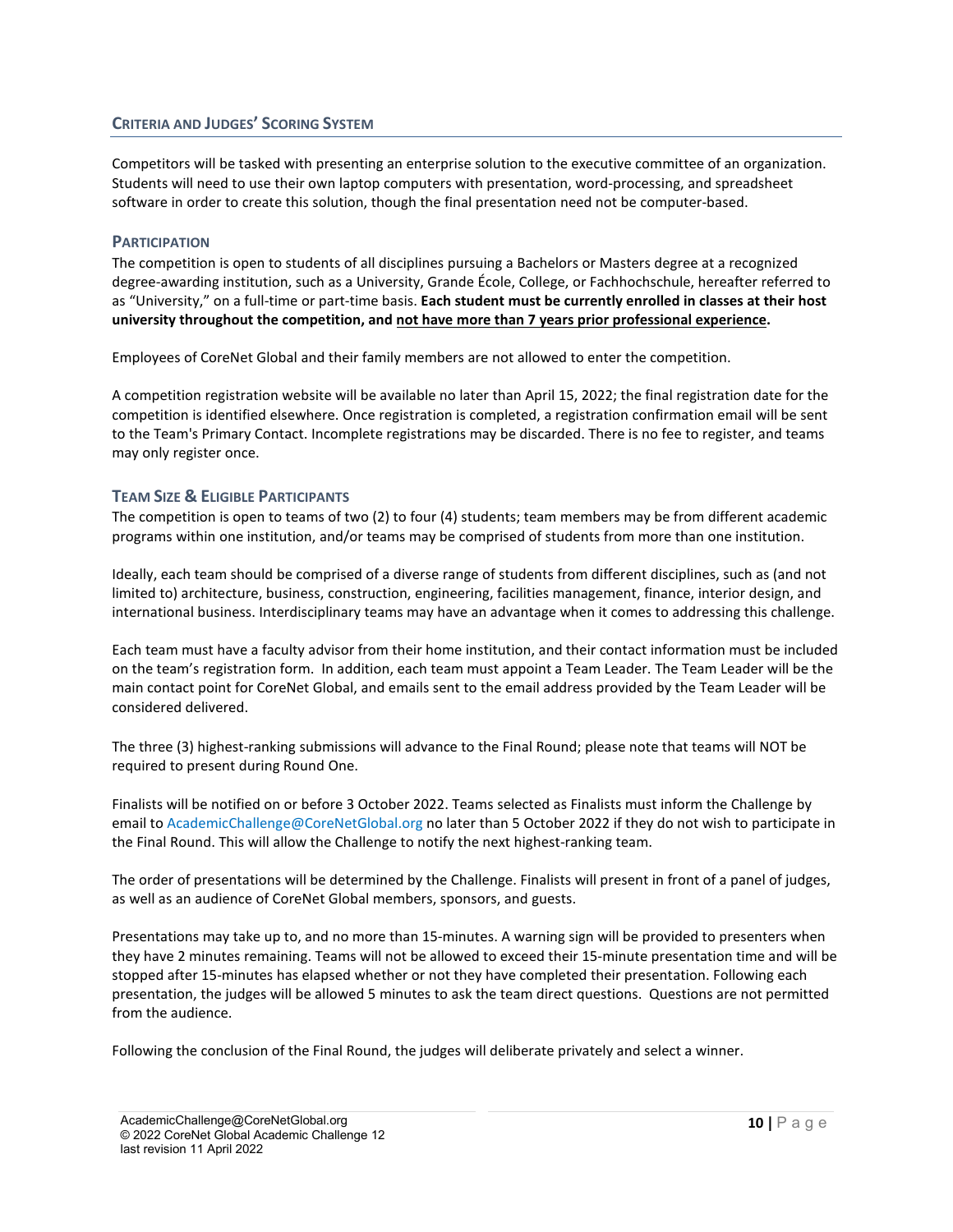#### **JUDGING RUBRIC – Final Round**

Submissions will be judged on the following:

o **Innovation & Creativity (40 points)**

*Does the submission present evidence of innovation, creativity, and/or initiative? Was data used effectively to support the recommendations? Is the solution presented clear, logically tight, and well-supported? Is there evidence that the team incorporated feedback gleaned from interactions with Summit attendees?*

#### o **Applicability & Feasibility (30 points)** *Does the response presented appear reasonable and appropriate given typical business time and resource constraints? How did the team deal with new and/or ambiguous information? Was the strategy presented creative and actionable?* o **Value Creation (20 points)**

*Does the submission add value to the organization, its mission and/or enhance shareholder value? Does the methodology safeguard business continuity risks and address the potential underlying cultural diversity of the business leaders?*

#### o **Quality & Clarity of Presentation (10 points)** *Was the submission polished, professional, and delivered in a confident and convincing manner?*

#### **PRIZES**

Three teams will be selected from among all the complete submissions received. Teams and their faculty advisors will be provided transportation\* to our North American Global Summit and provided with lodging and Summit admission during the competition.

It is expected that faculty advisors will travel with each finalist team.

Non-Member finalists and their faculty advisors will be given complimentary membership in CoreNet Global (retail value: \$25) and a copy of *The Essential Guide to Corporate Real Estate* (retail value: \$49.99). **The winning team will receive US\$5,000**, but it should be acknowledged (and appreciated) that all finalists will receive invaluable experience and opportunities far beyond the value of the prize money.

\* In order to allow teams to make the most of their travel experience and potentially reduce expenses, teams are permitted to arrive early and/or stay late but lodging will \***only\*** be provided for the dates identified in the notification email; **all travel must be booked by CoreNet Global**.

#### **COMPETITION RULES**

#### **Approved Research Sources & Outside Assistance**

The goal of this competition is to judge how the team (and not its faculty, alumni, or friends) has evaluated the problem. Teams may only access research sources provided by the Challenge and any other free, publicly available data. Research services requiring a fee subscription are strictly forbidden, even if your university has paid for the subscription. It is the intention of the Challenge that each team has equal access to information. Faculty Advisors are limited in their participation to an advisory capacity.

If a team develops a survey or other similar research tool, they do not have to share the tool or insights gained with the other teams.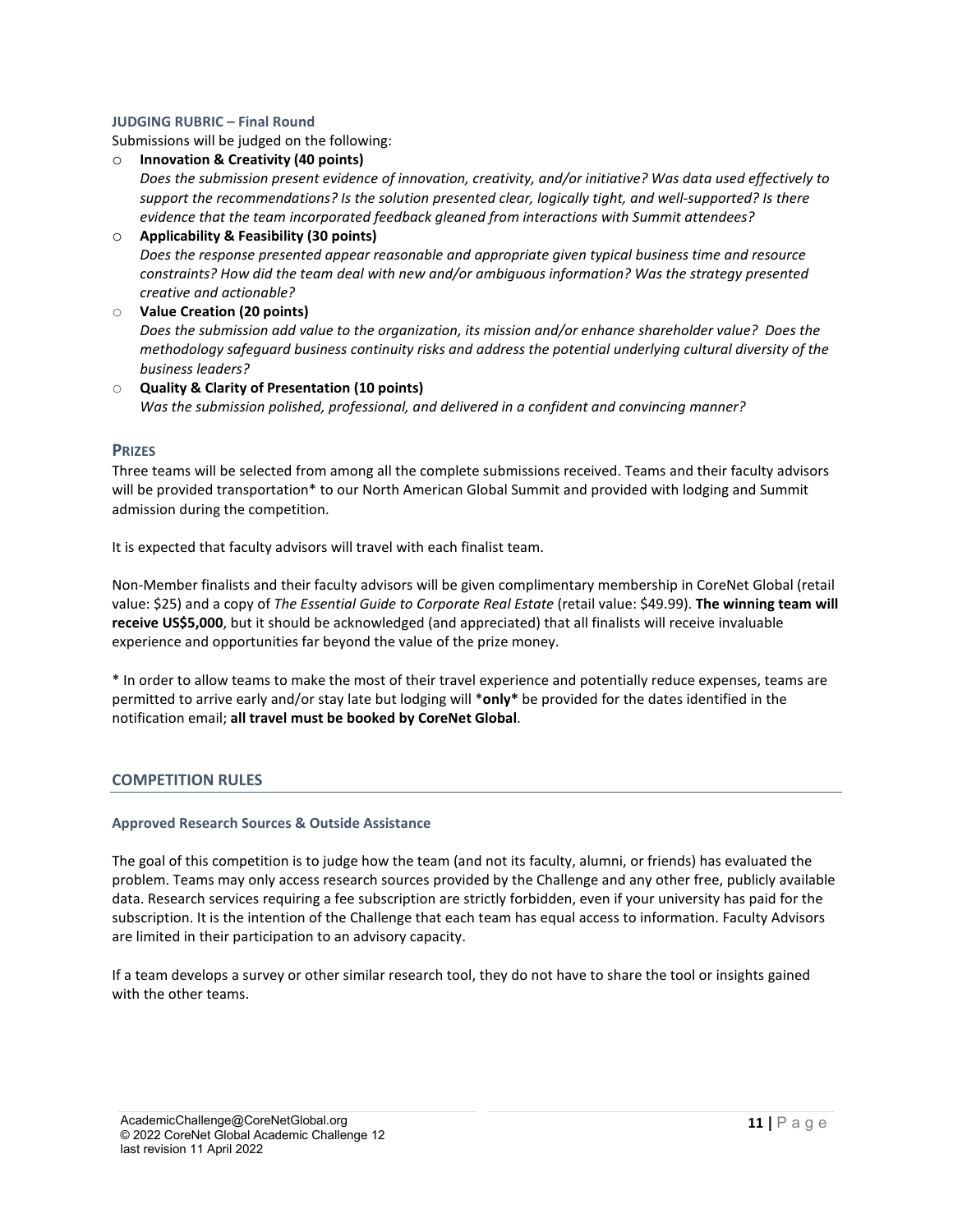#### **Authority**

CoreNet Global, Inc. has created this competition and retains all rights and authority to modify the competition in any way at any time as it deems appropriate in its sole judgment; there is no appeal process. All registrants will be notified of any changes to the rules.

Violations of any rules in this document or any other rules set by CoreNet Global may result in penalty deductions from a Team's score during any round or a school's disqualification from the current and or future competitions. All penalties will be decided at the sole and absolute discretion of CoreNet Global.

#### **Communication**

All communication, correspondence, and submission documents must be in English.

#### **Intellectual Property - Confidentiality**

The Participants agree to provide CoreNet Global and its affiliates, legal representatives, assigns, agents and licensees exclusive, irrevocable, perpetual, worldwide, royalty-free license in the CoreNet Global Domain to all rights, title and interest in the submission, including all intellectual property rights in, and embodied by, the submission (including, without limitation, all patent rights, design rights, trademarks and copyright), for the duration of protection afforded by the relevant intellectual property rights, including the right of representation and reproduction and the right of performance, with respect to the competition, as well as in all materials arising out of the Participants' participation in the competition in any media and format throughout the world, without further compensation. Such license shall be transferable and shall include the right to sub-license. The license shall include the right to create any derivative work based on the submission.

It is the sole responsibility of the Participants to ensure that they are entitled to license all rights, title, and interest in the submission, including all intellectual property rights in, and embodied by, the submission. At the request of CoreNet Global, the Participants and/or their academic mentors shall provide written confirmation of the ownership of any rights, title, and interest in the submission, including all intellectual property rights in, and embodied by, the submission.

The participants agree to allow CoreNet Global to use, represent, reproduce, etc. their name, their host institution name, photographing and recording of their images and words on any kind of medium and format for any kind of internal and external communications that CoreNet Global deems appropriate throughout the world and without any additional remuneration.

Prior to any use of the CoreNet Global name, logo, images or any other similar material in any publication, permission must have been granted in writing. In such a case CoreNet Global undertakes to cooperate to allow the timely submission, examination, publication of any dissertation or thesis for a degree, which includes such material. If such a request is made and if within two months no response has been provided, such permission will be considered as having been withheld.

The participants will provide to CoreNet Global if reasonably possible a copy of any publication (e.g., journal, conference, etc.) that directly relates to the ideas generated in the Challenge.

The participants shall, unless expressly authorized in writing by the relevant party, not disclose any confidential information or documentation to third parties and shall only use such confidential information or documentation for purposes of this competition. Upon termination of this competition, the obligations herein relating to confidentiality shall continue in full force and effect for a period of one year.